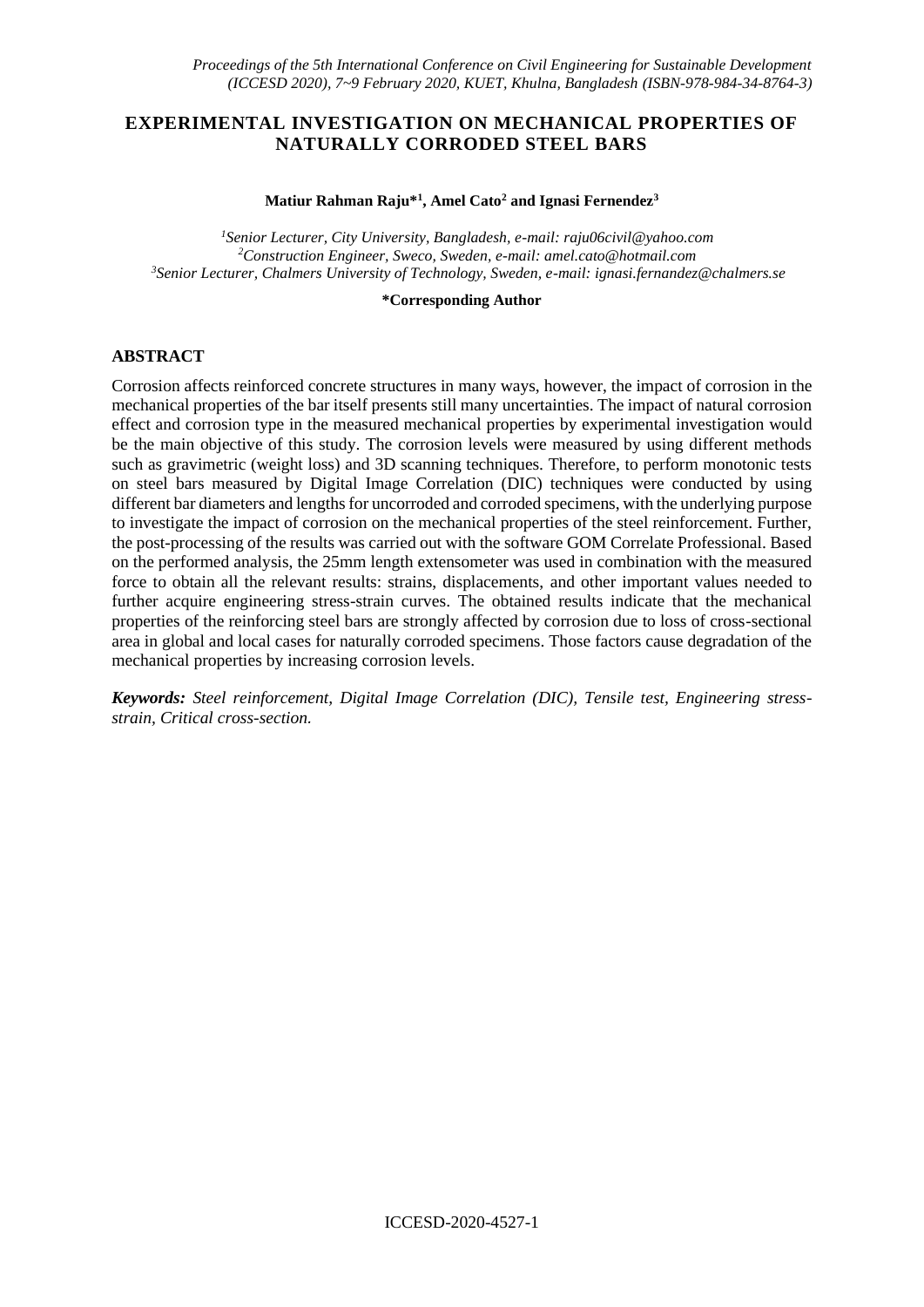# **1. INTRODUCTION**

Despite the used technology at the leading edge and substantial innovations in construction practice and design, corrosion of steel bars in reinforced concrete structures is still considered to be one of the main reasons of deterioration which causes high costs due to repairing and replacing critical corroded elements in reinforced concrete structures (Fernandez, Bairán and Marí, 2016; Tahershamsi et al., 2017). This has directed to rising demand and needs for a better understanding of the structural effects of corrosion. Corrosion of reinforcing steel can be divided into two subcategories: Pitting corrosion and generalized corrosion. Pitting corrosion is characterized by the formation of localized pits along the steel bar when generalized corrosion can be seen as several local pits distributed along the bar. The common outcome for the two subcategories is increased in volume of corrosion products and by so causing the surrounding concrete cover to expand and crack. Furthermore, when a reinforcing steel bar is affected by pitting corrosion and subjected to tension, local effects at the cross-section due to stress concentration and local bending are unveiled. In addition, multi-axial stress behavior is also observed due to the presence of those pits. Hence, due to those mentioned effects, the apparent mechanical properties that state the overall steel bar behavior are affected, producing a performance reduction (Fernandez, Bairán and Marí, 2015, 2016). This leads to a major concern to the structural behavior in serviceability and ultimate limit states, which is investigated in this study.

Many researchers such as U, 2001; Du, Clark and Chan, 2005; Apostolopoulos, 2007; Zhang et al., 2012; Apostolopoulos, Demis and Papadakis, 2013; François, Khan and Dang, 2013; Balestra et al., 2016; Tahershamsi et al., 2017; Zhu et al., 2017; Fernandez, Bairán and Marí, 2016; Fernandez, Bairán and Marí, 2015 have already studied the effects for different corrosion types of steel reinforcement and its influence on the mechanical properties. An experimental study of both natural and artificial corroded specimens for tensile test results showed a significant degradation in ultimate strength. Further studies show that naturally corroded rebars have more affecting mechanical results than artificial corroded rebars (Zhang et al., 2012). Due to the generalized and pitting corrosion of steel reinforcement, the cross-section geometry is changing by the loss of the real cross-section diameter of the specimens (Fernandez, Bairán and Marí, 2016). Many experimental studies were done for artificially corroded rebars than naturally corroded to investigate the impact of corrosion on the mechanical properties of the steel reinforcement. The effects of corrosion on the mechanical properties of reinforcement are critical to understanding the real behavior of naturally corroded reinforced concrete structures is needed. A smaller amount of studies has been conducted to evaluate the mechanical properties of naturally corroded and uncorroded steel bars.

In this current experimental work, the monotonic tests on steel bars measured by Digital Image Correlation (DIC) techniques were conducted to investigate the impact of corrosion degree on the mechanical properties of the steel reinforcement have been identified and discussed.

# **2. RESEARCH METHODOLOGY**

### **2.1 Test Specimens**

In this experimental study, a total of 49 reinforcement test specimens divided into two different sets, organized by the source and characteristics of the bars were tested, see Figure 1. Each group was at the same time divided into two groups to differentiate between corroded and uncorroded specimens. The subtypes are:

- Type A1: 16mm naturally corroded, skewed, reinforcing bars.
- Type A2: 16mm uncorroded, skewed reinforcing bars.
- Type B1: 16mm naturally corroded, straight reinforcing bars.
- Type B2: 16mm uncorroded, straight reinforcing bars.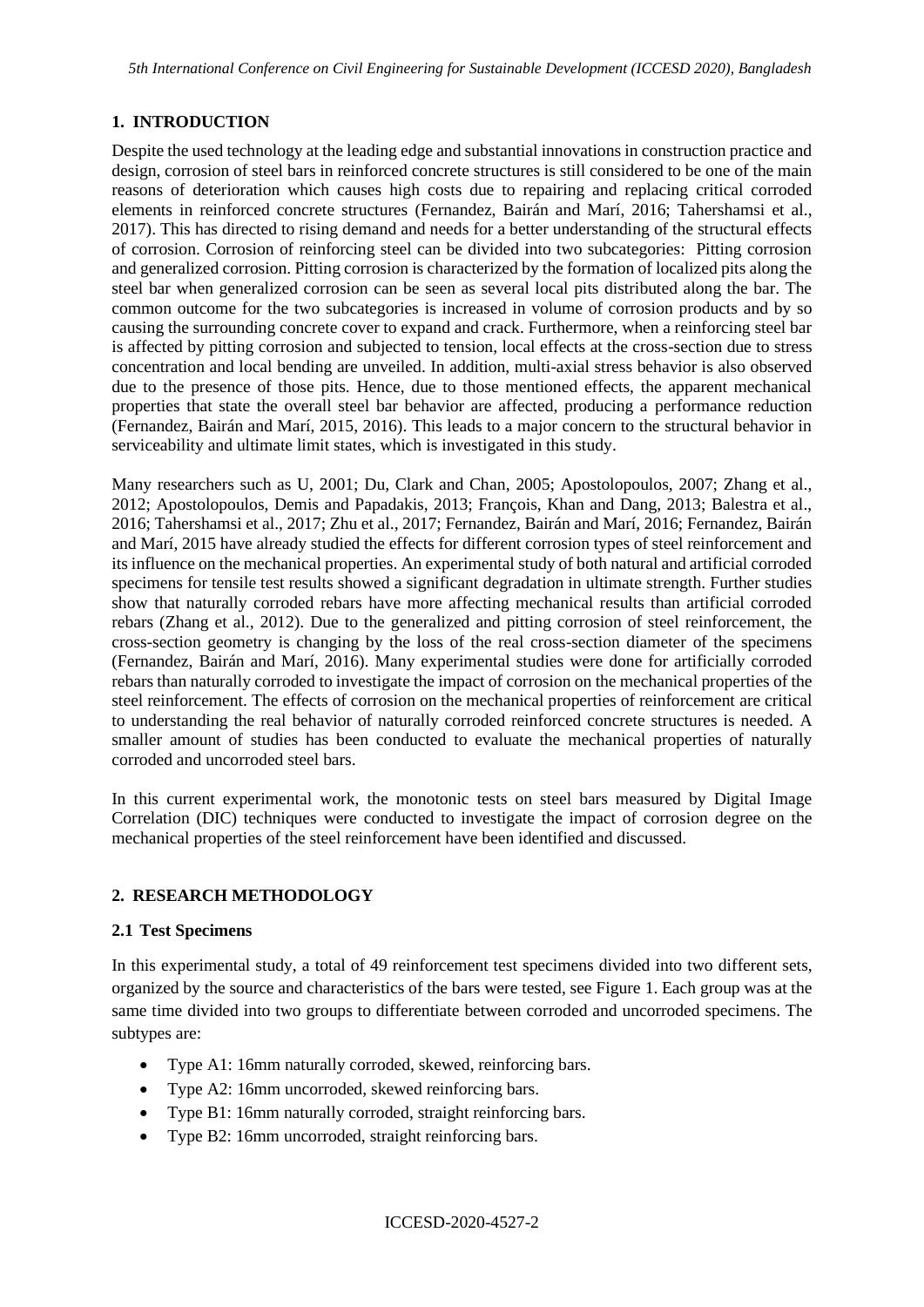

Figure 1: Images of some specimens from different sources where figures (a) shows the type A1 and B1 naturally corroded 16mm rebars, (b) shows type A2 uncorroded 16mm rebars, (c) shows type B2 uncorroded 16mm rebars.

# **2.2 Preparation of Test Specimen**

For the experiment purpose, rebars were cut by a horizontal band saw machine with ranging lengths of 300 and 400mm. According to Fernandez et al. (Fernandez, Lundgren and Zandi, 2018), the most common methods to clean the corrosion products of the rebars are metallic brushing, acid immersion and sandblasting. The comparison results of 3D scanning and gravimetric measurements for different cleaning methods shown that the sandblasting cleaning method has the best agreement irrespective of the actual corrosion level. Consequently, after cutting the rebars in specific lengths, the sandblasting cleaning method was used with silica particles to remove all corrosion products from the reinforcing steel in a closed-loop system. After the removal of corrosion products from the corroded specimens, the diameter of the rebars was measured by using the Vernier caliper.

## **2.3 Corrosion Level Measurements**

To be able to draw parallels between the corrosion level and how it is impacting the mechanical properties of the reinforcement steel it is crucial to use accurate and reliable corrosion level measurements. In this study, gravimetric measurements and 3D scanning measurements were used to determine the corrosion level.

## **2.3.1 Gravimetric Measurements**

Gravimetric measurement is a method where the calculations are based on weighted corroded and non-corroded steel reinforcement, i.e. weight loss. This procedure was used because the initial weight of each bar before corrosion was unknown.

When the reference weight of the non-corroded steel reinforcement is established, then the calculation can be performed to check the average corrosion degree by using equation 1. See Table 1 for the calculated corrosion levels for the tested bars.

$$
avg.cor. lev = \frac{(n.c.-c.)}{n.c.}
$$
 (1)

where:

n.C is the average weight of the non-corroded reference specimen.

C is the actual corroded specimen weight.

# **2.3.2 3D Scanning Measurements**

The 3D scanning technique method that relies on optical measurements. The 3D-scanned results used in this study are research work conducted at Chalmers University of Technology (Das, unpublished; Berrocal, 2017). For those research works the scanning was performed by using a pair of industrial scaled cameras of five megapixels each, set to film in the stereo setting. A maximum accuracy of 2.0 μm was possible to obtain due to the used cameras, which is sufficient in conditions where the corrosion imperfections on the surface of the reinforcing steel need to be measured. The consequence of the scanning resulted in a fine mesh of surface polygons with triangular shape connected by nodes. For every scanning a number of 2,000,000 to 4,000,000 triangular elements was obtained, creating a high-resolution 3D picture of the scanned specimen detailed enough to gain important information such as: pit distribution, pit depth, pit length and loss of cross-sectional area along the reinforcing steel bar see Figure 2 (Tahershamsi et al., 2017).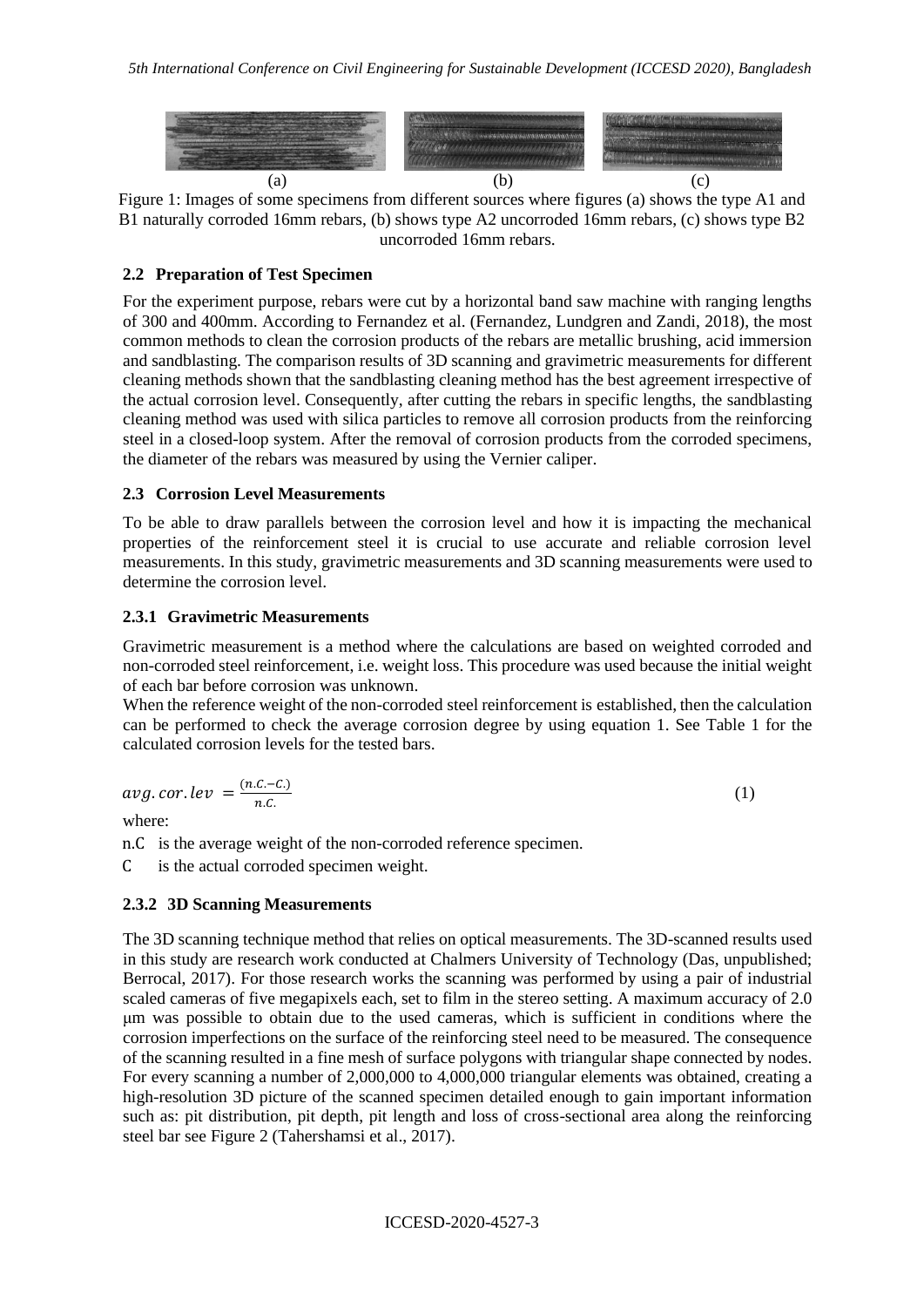

Figure 2: 3D scanned surface of the bar (Tahershamsi et al., 2017)

Based on these two methods the cross-sectional area of the rebar was reduced in two ways: the average (idealized) corroded area along with the rebar, founded on the actual, uncorroded radius and critical cross-section (CCS) reduced area from the 3D scan. The actual (uncorroded), average corroded and CCS areas are respectively displayed in Figure 3. The detailed description of all the acquired parameters is summarized in Table 1.



Figure 3: Different type of steel reinforcement areas used in this study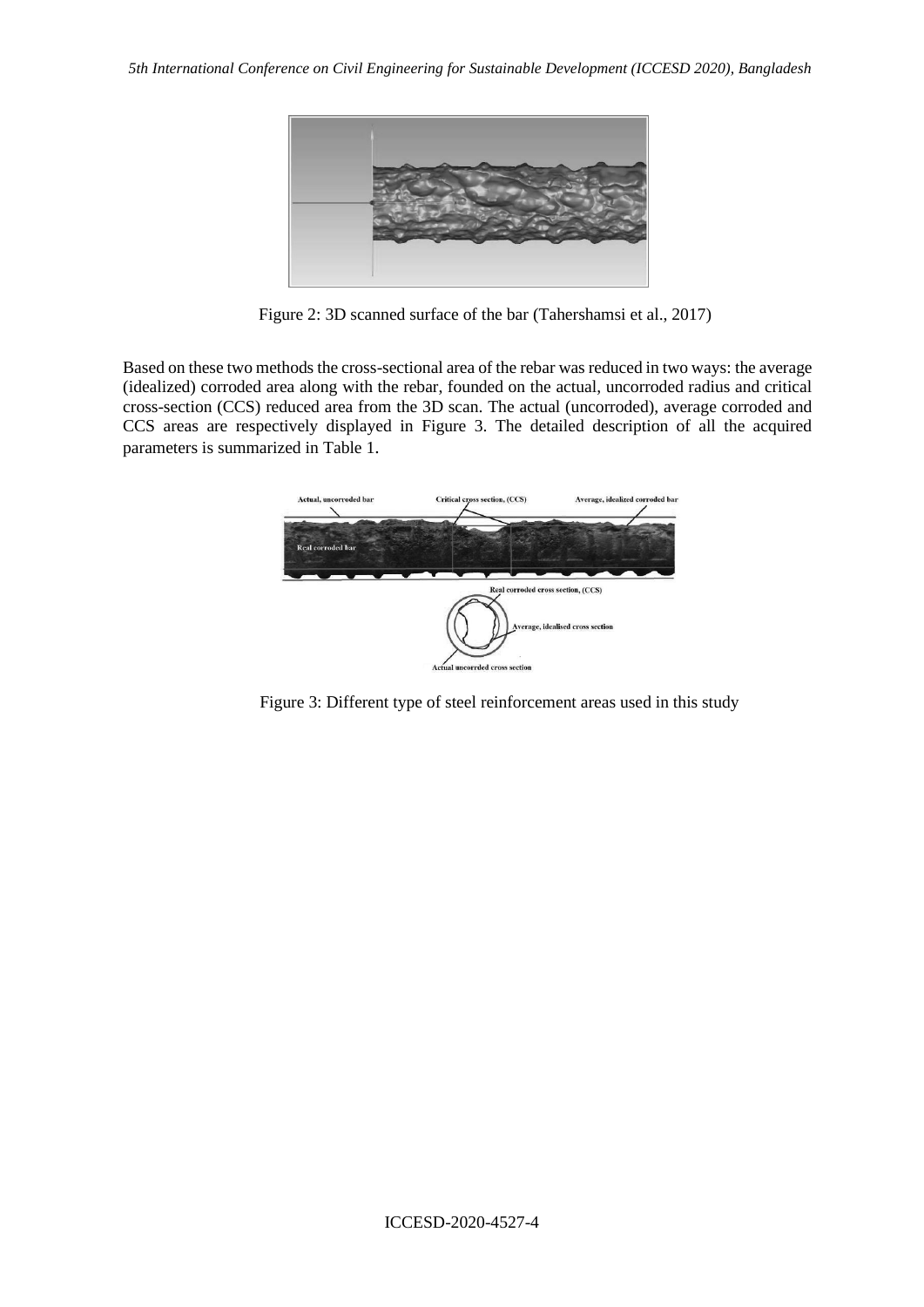| <b>Type of</b><br>specime<br>$\mathbf n$ | <b>Specim</b><br>en<br>numbe<br>$\mathbf r$ | <b>Actual</b><br>diameter<br>[mm] | Average<br>corrosio<br>n level<br>(wt. loss)<br>[%] | Average<br>corrosio<br>n level<br>(3D)<br>scan)<br>[%] | Corrosio<br>n at<br>critical<br>cross-<br>section<br>(3D)<br>scan) | <b>Actual</b><br>area<br>[ $mm^2$ ]<br>1 | Average<br>(Idealized<br>) area (wt.<br>loss)<br>$[mm^2]$ | Average<br>(Idealized<br>) area (3D<br>scan)<br>[ $mm^2$ ] | <b>Critical</b><br>cross-<br>sectiona<br>l(CCS)<br>area<br>[ $mm^2$ ] |
|------------------------------------------|---------------------------------------------|-----------------------------------|-----------------------------------------------------|--------------------------------------------------------|--------------------------------------------------------------------|------------------------------------------|-----------------------------------------------------------|------------------------------------------------------------|-----------------------------------------------------------------------|
|                                          |                                             |                                   |                                                     |                                                        | [%]                                                                |                                          |                                                           |                                                            |                                                                       |
| Type A1                                  | $\mathbf{1}$                                | 16,59                             | 7,5                                                 | 4,5                                                    | 13,4                                                               | 216,05                                   | 200                                                       | 206                                                        | 187                                                                   |
|                                          | 3                                           | 16,59                             | 8,2                                                 | 11,4                                                   | 25,5                                                               | 216,05                                   | 198                                                       | 191                                                        | 161                                                                   |
|                                          | 5                                           | 16,59                             | 8,7                                                 | 7,4                                                    | 12,3                                                               | 216,05                                   | 197                                                       | 200                                                        | 189                                                                   |
|                                          | 6                                           | 16,59                             | 7,2                                                 | 7,8                                                    | 21,4                                                               | 216,05                                   | 200                                                       | 199                                                        | 170                                                                   |
|                                          | 8                                           | 16,59                             | 7,0                                                 | 4,0                                                    | 14,6                                                               | 216,05                                   | 201                                                       | 207                                                        | 184                                                                   |
|                                          | 9                                           | 16,59                             | 7,7                                                 | 8,2                                                    | 19,3                                                               | 216,05                                   | 199                                                       | 198                                                        | 174                                                                   |
|                                          | 10                                          | 16,59                             | 10,1                                                | 8,5                                                    | 12,9                                                               | 216,05                                   | 194                                                       | 198                                                        | 188                                                                   |
|                                          | 11                                          | 16,59                             | 8,2                                                 | 5,9                                                    | 9,7                                                                | 216,05                                   | 198                                                       | 203                                                        | 195                                                                   |
|                                          | 16                                          | 16,59                             | 8,6                                                 | 7,7                                                    | 16,7                                                               | 216,05                                   | 197                                                       | 199                                                        | 180                                                                   |
|                                          | 17                                          | $\blacksquare$                    | $\overline{\phantom{a}}$                            |                                                        | $\overline{\phantom{0}}$                                           |                                          | $\Box$                                                    | $\Box$                                                     | $\blacksquare$                                                        |
|                                          | 18                                          | 16,59                             | 7,8                                                 | 11,5                                                   | 20,0                                                               | 216,05                                   | 199                                                       | 191                                                        | 173                                                                   |
| Type A2                                  | U49                                         | 16,59                             | $\Box$                                              |                                                        |                                                                    | 216,05                                   | $\overline{\phantom{a}}$                                  | $\overline{a}$                                             | $\overline{\phantom{a}}$                                              |
|                                          | U51                                         | 16,59                             |                                                     |                                                        |                                                                    | 216,05                                   |                                                           |                                                            |                                                                       |
|                                          | U53                                         | 16,59                             |                                                     |                                                        |                                                                    | 216,05                                   |                                                           |                                                            |                                                                       |
|                                          | U54                                         | 16,59                             |                                                     |                                                        |                                                                    | 216,05                                   |                                                           |                                                            |                                                                       |
|                                          | U55                                         | 16,59                             | $\blacksquare$                                      |                                                        |                                                                    | 216,05                                   |                                                           | $\blacksquare$                                             |                                                                       |
| Type B1                                  | $\overline{c}$                              | 16,41                             | 8,0                                                 | 5,9                                                    | 11,2                                                               | 211,60                                   | 195                                                       | 199                                                        | 188                                                                   |
|                                          | $\overline{4}$                              | 16,41                             | 9,5                                                 | 13,5                                                   | 30,6                                                               | 211,39                                   | 191                                                       | 183                                                        | 147                                                                   |
|                                          | $\boldsymbol{7}$                            | 16,41                             | 14,0                                                | 10,6                                                   | 17,8                                                               | 211,39                                   | 182                                                       | 189                                                        | 174                                                                   |
|                                          | 12                                          | 16,41                             | 8,7                                                 | 13,3                                                   | 26,9                                                               | 211,39                                   | 193                                                       | 183                                                        | 155                                                                   |
|                                          | 13                                          | 16,41                             | 5,3                                                 | 4,3                                                    | 10,1                                                               | 211,39                                   | 200                                                       | 202                                                        | 190                                                                   |
|                                          | 14                                          | 16,41                             | 10,9                                                | 12,6                                                   | 20,0                                                               | 211,39                                   | 188                                                       | 185                                                        | 169                                                                   |
|                                          | 15                                          | 16,41                             | 8,9                                                 | 11,4                                                   | 16,3                                                               | 211,39                                   | 193                                                       | 187                                                        | 177                                                                   |
|                                          | 19                                          | 16,41                             | 8,2                                                 | 12,5                                                   | 24,3                                                               | 211,39                                   | 194                                                       | 185                                                        | 160                                                                   |
|                                          | 20                                          | 16,41                             | 14,5                                                | 16,0                                                   | 27,1                                                               | 211,39                                   | 181                                                       | 178                                                        | 154                                                                   |
|                                          | 21                                          | 16,41                             | 14,2                                                | 15,4                                                   | 19,7                                                               | 211,39                                   | 181                                                       | 179                                                        | 170                                                                   |
|                                          | 22                                          | 16,41                             | 5,8                                                 | 3,4                                                    | 7,7                                                                | 211,39                                   | 199                                                       | 204                                                        | 195                                                                   |
|                                          | 23                                          | 16,41                             | 8,3                                                 | 8,7                                                    | 16,7                                                               | 211,39                                   | 194                                                       | 193                                                        | 176                                                                   |
|                                          | 24                                          | 16,41                             | 6,1                                                 | 5,5                                                    | 17,7                                                               | 211,39                                   | 198                                                       | 200                                                        | 174                                                                   |
|                                          | 25                                          | 16,41                             | 7,6                                                 | 8,2                                                    | 14,6                                                               | 211,39                                   | 195<br>181                                                | 194<br>178                                                 | 181                                                                   |
|                                          | $26\,$<br>$27\,$                            | 16,41<br>16,41                    | 14,3<br>12,8                                        | 15,6                                                   | 25,0<br>18,4                                                       | 211,39<br>211,39                         | 184                                                       | 181                                                        | 158                                                                   |
|                                          | $28\,$                                      | 16,41                             | 7,9                                                 | 14,4<br>6,6                                            | 13,0                                                               | 211,39                                   | 195                                                       | 197                                                        | 173<br>184                                                            |
|                                          | 29                                          | 16,41                             | 11,6                                                | 10,4                                                   | 19,1                                                               | 211,39                                   | 187                                                       | 189                                                        | 171                                                                   |
|                                          | 30                                          | 16,41                             | 5,8                                                 | 6,0                                                    | 13,1                                                               | 211,39                                   | 199                                                       | 199                                                        | 184                                                                   |
|                                          | 31                                          | 16,41                             | 4,9                                                 | 1,7                                                    | 6,5                                                                | 211,39                                   | 201                                                       | 208                                                        | 198                                                                   |
|                                          | 32                                          | 16,41                             | 11,2                                                | 9,7                                                    | 21,8                                                               | 211,39                                   | 188                                                       | 191                                                        | 165                                                                   |
|                                          | 33                                          | 16,41                             | 17,8                                                | 18,2                                                   | 30,4                                                               | 211,39                                   | 174                                                       | 173                                                        | 147                                                                   |
|                                          | 34                                          | 16,41                             | 5,4                                                 | 7,6                                                    | 14,2                                                               | 211,39                                   | 200                                                       | 195                                                        | 181                                                                   |
|                                          | 35                                          | 16,41                             | 4,4                                                 | 3,7                                                    | 10,3                                                               | 211,39                                   | 202                                                       | 204                                                        | 190                                                                   |
|                                          | 36                                          | 16,41                             | 15,4                                                | 15,6                                                   | 20,9                                                               | 211,39                                   | 179                                                       | 178                                                        | 167                                                                   |
|                                          | 37                                          | 16,41                             | 15,4                                                | 15,4                                                   | 28,5                                                               | 211,39                                   | 179                                                       | 179                                                        | 151                                                                   |
|                                          | 38                                          | 16,41                             | 18,7                                                | 25,5                                                   | 39,0                                                               | 211,39                                   | 172                                                       | 158                                                        | 129                                                                   |
|                                          | 39                                          | 16,41                             | 12,3                                                | 12,3                                                   | 20,6                                                               | 211,39                                   | 185                                                       | 185                                                        | 168                                                                   |

Table 1: Measured specifications of test samples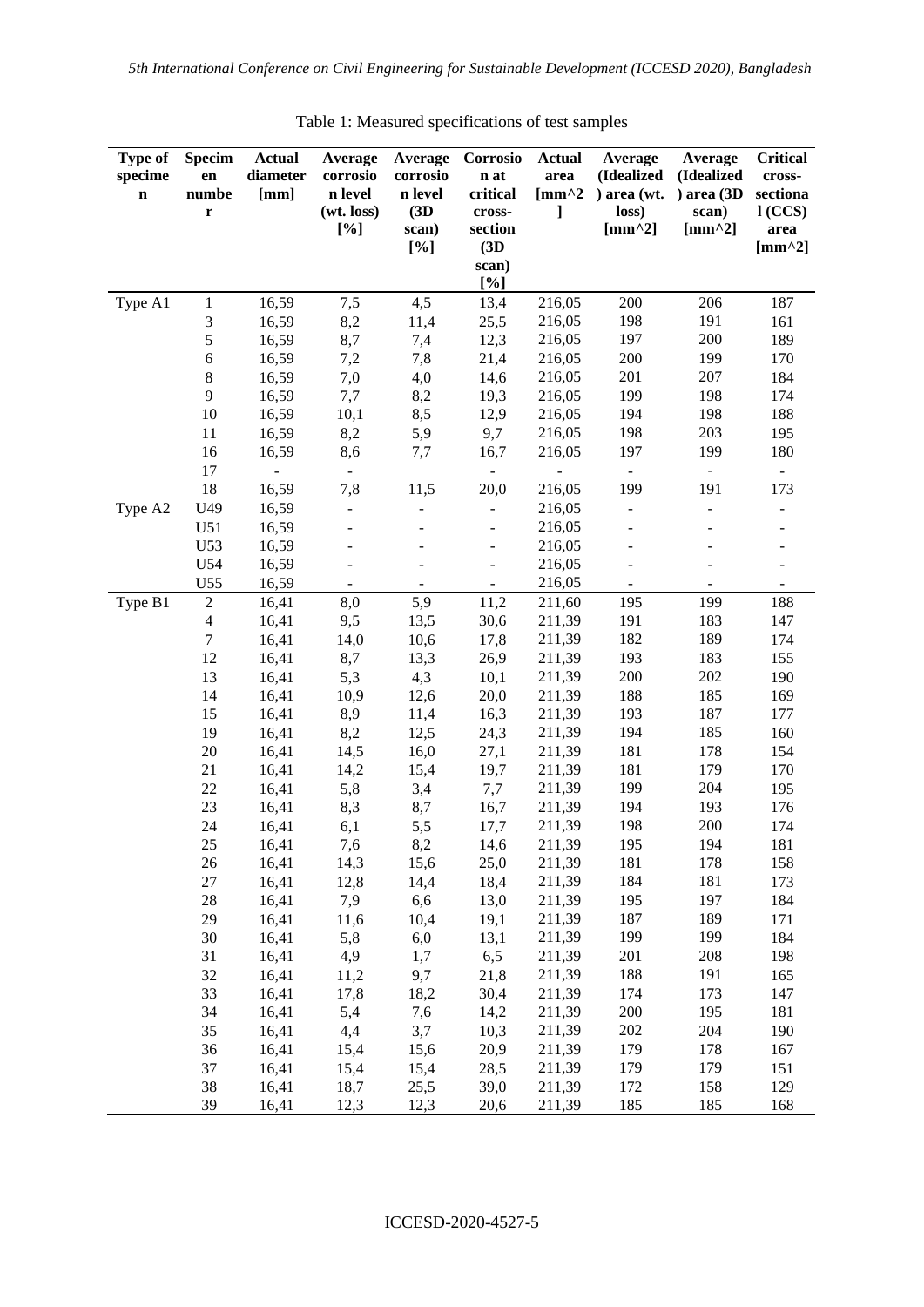*5th International Conference on Civil Engineering for Sustainable Development (ICCESD 2020), Bangladesh*

| <b>Type of</b><br>specimen | <b>Speci</b><br>men<br>num<br>ber | <b>Actual</b><br>diamete<br>$r$ [mm] | Average<br>corrosio<br>n level<br>(wt. loss)<br>[%] | Average<br>corrosio<br>n level<br>(3D)<br>scan)<br>[%] | Corrosio<br>n at<br>critical<br>cross-<br>section<br>(3D scan)<br>[%] | Actual<br>area<br>$\mathrm{[mm^{\wedge}2]}$ | Average<br>(Idealized)<br>) area<br>(wt. loss)<br>$\lceil$ mm^2] | Average<br>(Idealized)<br>) area<br>$(3D \, scan)$<br>$\mathrm{[mm^{\wedge}2]}$ | <b>Critical</b><br>cross-<br>sectiona<br>1(CCS)<br>area<br>$\lceil$ mm <sup><math>\wedge</math>2]</sup> |
|----------------------------|-----------------------------------|--------------------------------------|-----------------------------------------------------|--------------------------------------------------------|-----------------------------------------------------------------------|---------------------------------------------|------------------------------------------------------------------|---------------------------------------------------------------------------------|---------------------------------------------------------------------------------------------------------|
| Type B1                    | 36                                | 16,41                                | 15,4                                                | 15,6                                                   | 20,9                                                                  | 211,39                                      | 179                                                              | 178                                                                             | 167                                                                                                     |
|                            | 37                                | 16,41                                | 15,4                                                | 15,4                                                   | 28,5                                                                  | 211,39                                      | 179                                                              | 179                                                                             | 151                                                                                                     |
|                            | 38                                | 16,41                                | 18,7                                                | 25,5                                                   | 39,0                                                                  | 211,39                                      | 172                                                              | 158                                                                             | 129                                                                                                     |
|                            | 39                                | 16,41                                | 12,3                                                | 12,3                                                   | 20,6                                                                  | 211,39                                      | 185                                                              | 185                                                                             | 168                                                                                                     |
| Type B <sub>2</sub>        | U48                               | 16,41                                |                                                     |                                                        | $\overline{\phantom{a}}$                                              | 211,39                                      |                                                                  |                                                                                 |                                                                                                         |
|                            | U <sub>50</sub>                   | 16,41                                |                                                     |                                                        | $\overline{\phantom{0}}$                                              | 211,39                                      |                                                                  |                                                                                 |                                                                                                         |
|                            | U <sub>52</sub>                   | 16,41                                | ۰                                                   |                                                        | -                                                                     | 211,39                                      |                                                                  |                                                                                 |                                                                                                         |
|                            | U <sub>58</sub>                   | 16,41                                |                                                     |                                                        |                                                                       | 211,39                                      |                                                                  |                                                                                 |                                                                                                         |
|                            | U <sub>59</sub>                   | 16,41                                |                                                     |                                                        |                                                                       | 211,39                                      |                                                                  |                                                                                 |                                                                                                         |

#### **2.4 Assessment of Mechanical Properties**

After assessing the specifications of the bars, the tensile test to failure was performed on a UTM machine of 250kN capacity with a loading increment of 0.5kN/s. Between the two clamps, the specimen's length was chosen 200mm and the remaining length placed in each clamp for uniform stress distribution. The Digital Image Correlation (DIC) optical non-contact 3D measuring system techniques were used to recorded applied load and elongation with a high-speed camera until the specimen failure. The equipment is, at the same time, connected to a computer responsible for recording the acquired images. The system allows the acquisition of other external data, by connecting it to the optical channels available. In this project, the calibration was set up for measuring areas of 100mm x 20mm following the manufacturer`s guidelines and standards (Wanat, 2016). To use the DIC system a stochastic pattern needs to be applied to the specimen. The post-processing of such measurements allows the obtention of many other relevant parameters. The setup of the DIC system is shown in Figure 4.



Figure 4: Setup of the Digital Image Correlation (DIC) testing system. (a) double cameras and LED lights, (b) tested specimen, (c) tensile test machine, (d) DIC software, (e) controls for a tensile test machine (f) displays the painted reinforcement bar in a zoomed-in setting displaying the stochastic pattern.

### **2.5 Post-Processing Analysis Method**

In cases of Digital Image Correlation (DIC) method, a tool in the software named "Extensometer" was used to obtain the requested data. GOM tool works in the same manner when compared to physical extensometers. After establishing the function for the GOM extensometer, an analysis of the strain distributions along the measured length was done. For this analysis extensometers length, 25mm was used between the ribs of the reinforcing steel bar. The interference with ribs generates a lot of so-called noise, due to discontinuities in the measurements of the DIC system.

ICCESD-2020-4527-6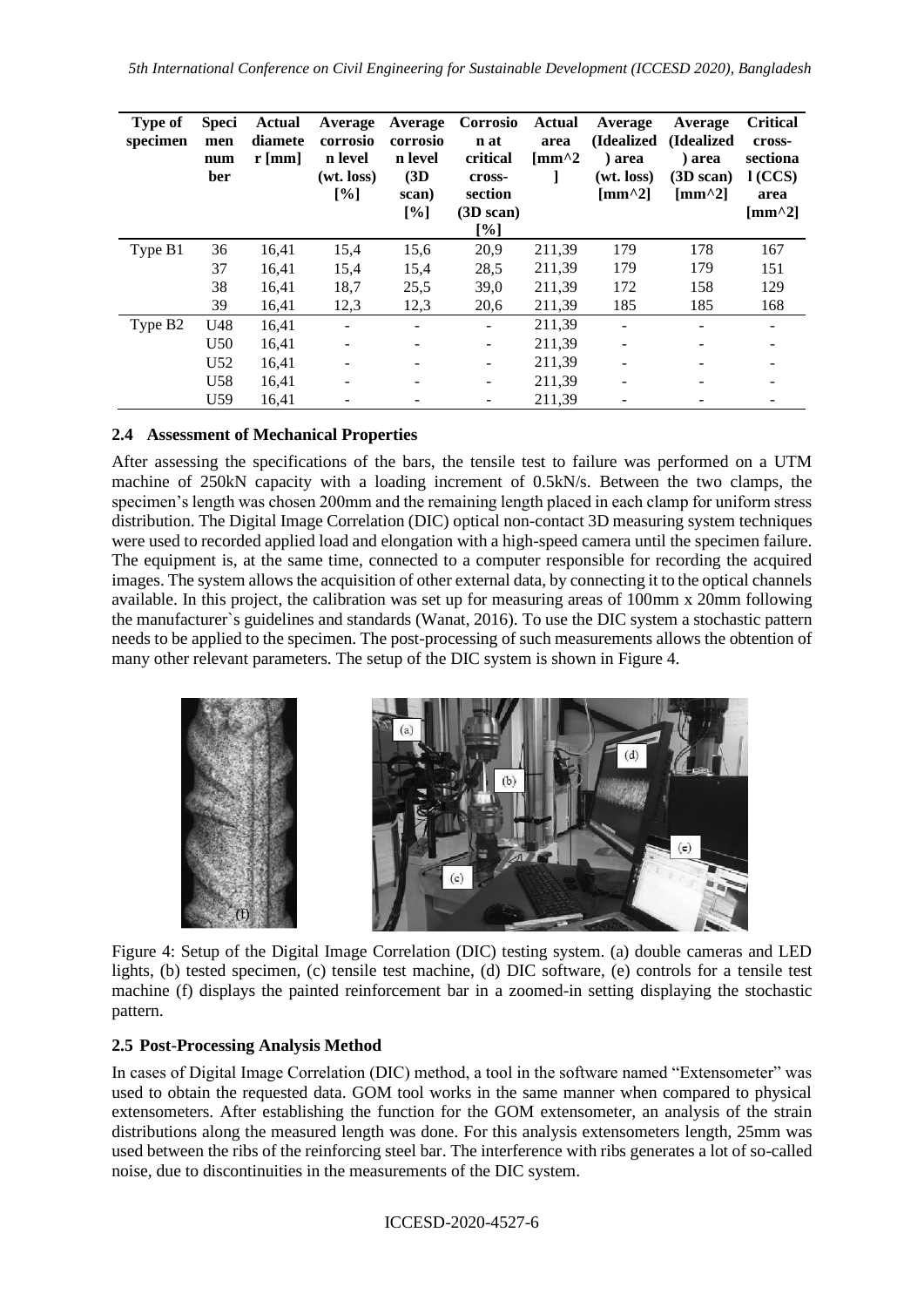*5th International Conference on Civil Engineering for Sustainable Development (ICCESD 2020), Bangladesh*

## **3. RESULTS AND DISCUSSIONS**

The experimental results are analyzed and discussed with respect to the influence of corrosion are presented in this section. The main types of graph engineering stress-strain were used extracted and collected different mechanical parameters for the tested rebars.

# **3.1 Engineering Stress-Strain Correlation**

Figure 5 and Figure 6 displays the engineering stress-strain curves for the different type of naturally corroded rebars at various corrosion levels for average and critical cross-section with respect to the uncorroded steel bar. Also considered the increasing corrosion level at a critical cross-section, the stress value is much higher than for average corroded cross-section with increasing corrosion level. The effects of different corrosion levels for different types of bars are analyzed to obtain a correlation between the strengths and corrosion levels. Finally, the behavior of modulus of elasticity with increased corrosion levels is also discussed.



(a) A1 and A2, 16mm skewed bars (b) B1 and B2, 16mm straight bars

Figure 5: Engineering stress-strain curves for a different type of naturally corroded rebars of various corrosion levels at the average cross-section.



Figure 6: Engineering stress-strain curves for a different type of naturally corroded rebars of various corrosion levels at the critical cross-section.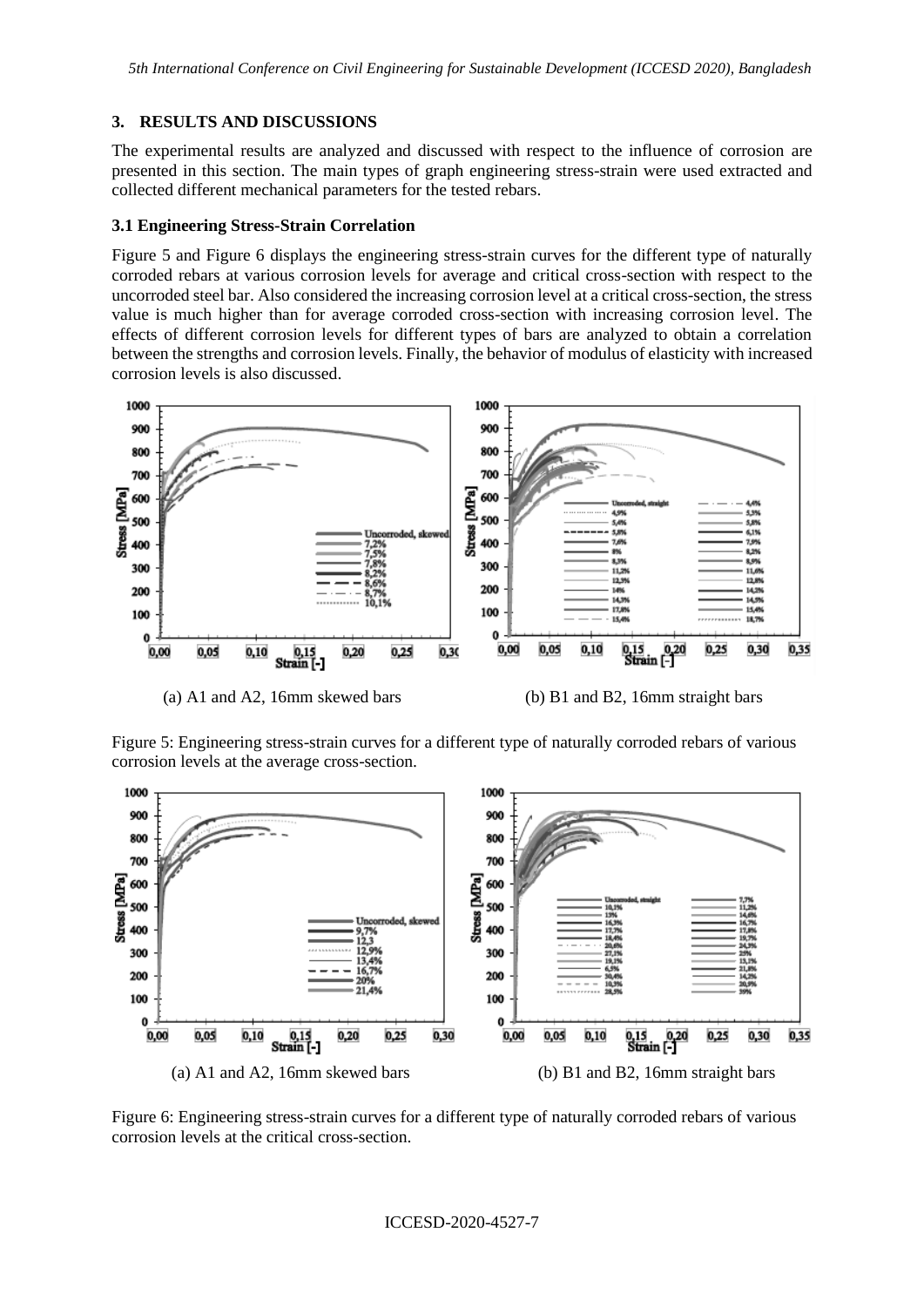#### **3.1.1 Yield and Ultimate strength**

The change of yielding and ultimate strengths depended on increasing corrosion levels which are presented in Figure 7 and Figure 8. The yielding and ultimate strengths produced a reduced trend for considered corrosion levels at the average corrosion level and constant trend for the critical crosssection. For both corrosion levels in Figure 7 and Figure 8, the polynomic fit was used for type (B1, B2) to obtain a high coefficient of correlation, where the linear function was used for type (A1, A2). With this limitation, most of the curves showed that strengths are reducing with increased average corrosion levels. On the other hand, several researchers (Apostolopoulos, 2007; Zhang *et al.*, 2012; Fernandez, Bairán and Marí, 2015) also observed the similar decreasing behavior of yielding and ultimate strengths with increased corrosion levels.



Figure 7: The yielding strength effect on corrosion levels for a different type of naturally corroded rebars.



Figure 8: The ultimate strength effect on corrosion levels for a different type of naturally corroded rebars.

In Figure 7(a) and Figure 8(a) the reducing yield and ultimate strength when considering the average corrosion level*.* The reduction of the load is higher than the reduction of an area with the increase of corrosion. Due to this difference in reduction, the strength ratio will always be slightly reduced. This reducing behavior was also observed by Llano Trueba, 2015. Further for the CCS section, a reduction

#### ICCESD-2020-4527-8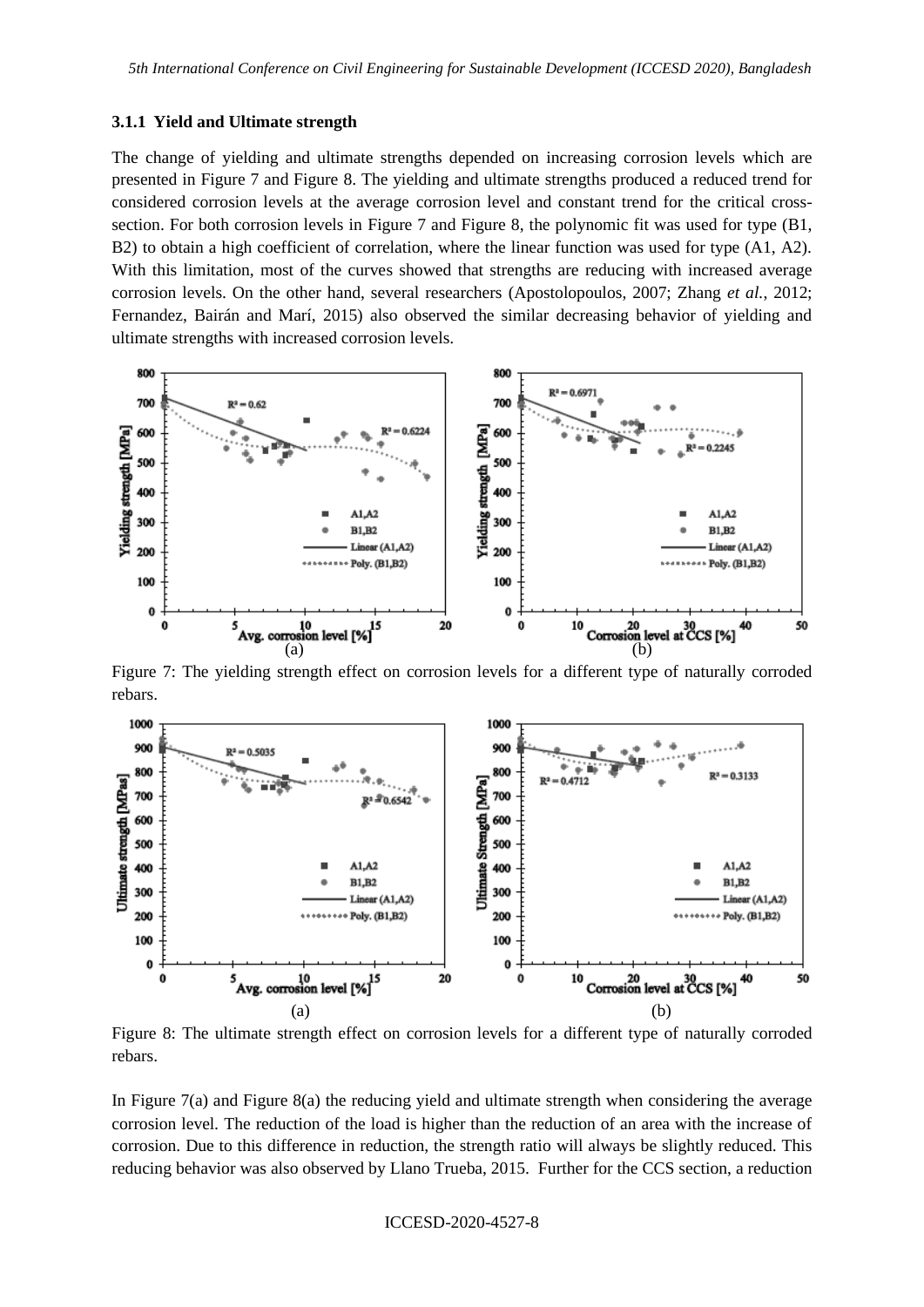was not noticed as for the average corrosion level, instead, the strength value stayed constant. This can be explained by the CCS method of measuring corrosion level is more realistic and more accurate than average corrosion level, creating a force reduction close to the expected one. The ratio between the force and the area is more or less of the same magnitude and by so resulting in a constant strength value as observed in Figure 7(b) and Figure 8(b).

### **3.1.2 Modulus of Elasticity**

The effect of different corrosion levels on the modulus of elasticity is presented in Figure 9. The modulus of elasticity displayed the highly scatter data disregard of used corrosion type. Because of that, a trustworthy correlation could not be established.



Figure 9: The modulus of elasticity effect on corrosion levels for different type of naturally corroded rebars.

#### **4. CONCLUSIONS**

In this study, the average and critical cross-section (CCS) corrosion levels ranged from 0-20% and from 0-40% respectively. However, the observations made for the different parameters were not proportional to the measured corrosion level. The findings presented in this study showed that both the corrosion method i.e. average corrosion and critical corrosion affected the considerate mechanical properties. It can be summarized that method of measuring corrosion in the critical cross was more realistic in its way of describing the behavior. This information will lead to better understanding of the behavior for the reinforced concrete structures and how much they are affected by corrosion.

#### **ACKNOWLEDGMENTS**

This research study was undertaken at the Chalmers University of Technology, Division of Structural Engineering and Building Technology, Sweden. We would like to express the sincerest gratitude and appreciation to Ignasi Fernendez, Senior Lecturer, Chalmers University of Technology and his researchteam for the support, specifically through hours of meetings, useful advice, expert knowledge, and guideline throughout this study. The authors of the manuscript would like to acknowledge Sebastian Almfeld, a research engineer at the Chalmers University of Technology, for his valuable contribution to the experimental work.